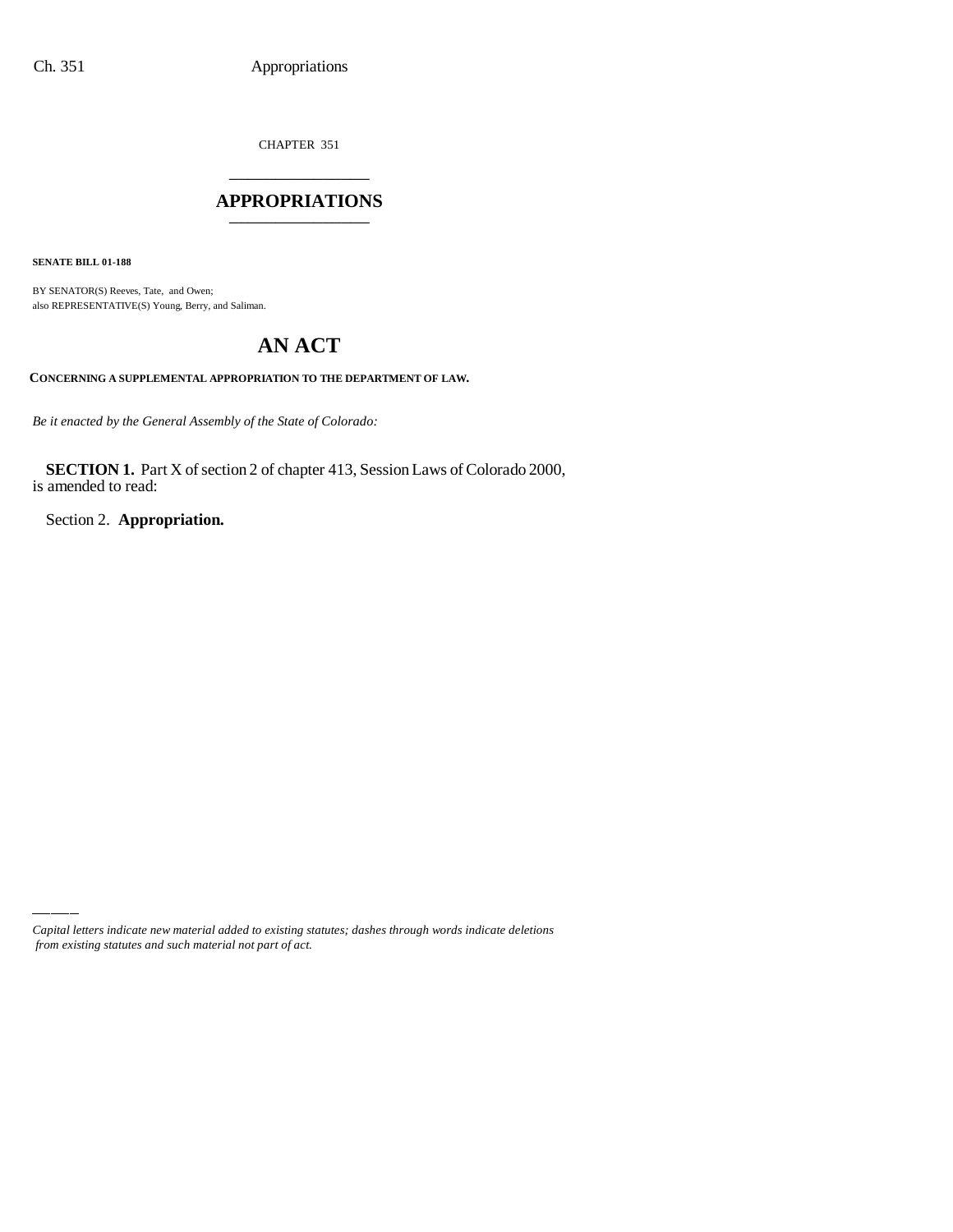|                             |                 |              |                          |                | APPROPRIATION FROM    |                           |                |
|-----------------------------|-----------------|--------------|--------------------------|----------------|-----------------------|---------------------------|----------------|
|                             |                 |              |                          | <b>GENERAL</b> |                       | <b>CASH</b>               |                |
|                             | ITEM &          |              | <b>GENERAL</b>           | <b>FUND</b>    | <b>CASH</b>           | <b>FUNDS</b>              | <b>FEDERAL</b> |
|                             | <b>SUBTOTAL</b> | <b>TOTAL</b> | <b>FUND</b>              | <b>EXEMPT</b>  | <b>FUNDS</b>          | <b>EXEMPT</b>             | <b>FUNDS</b>   |
|                             | \$              | \$           | \$                       | \$             | \$                    | \$                        | \$             |
|                             |                 |              | PART X                   |                |                       |                           |                |
|                             |                 |              | <b>DEPARTMENT OF LAW</b> |                |                       |                           |                |
| (1) ADMINISTRATION          |                 |              |                          |                |                       |                           |                |
| <b>Personal Services</b>    | 1,995,828       |              | 45,255                   |                |                       | $1,950,573(T)^{a}$        |                |
|                             | $(38.7$ FTE)    |              |                          |                |                       |                           |                |
| Health, Life, and Dental    | 639,063         |              | 207,661                  |                | $21,250^{\rm b}$      | 397,512(T)                | 12,640         |
|                             |                 |              | 36,882                   |                |                       | $568,291(T)^d$            |                |
| Short-term Disability       | 7,245           |              | 2,279                    |                | 410 <sup>b</sup>      | $4,340(T)^c$              | 216            |
| Salary Survey for           |                 |              |                          |                |                       |                           |                |
| <b>Classified Employees</b> | 264,233         |              | 125,810                  |                | $29,843^b$            | $86,656(T)^c$             | 21,924         |
| Salary Survey for Exempt    |                 |              |                          |                |                       |                           |                |
| Employees                   | 607,685         |              | 144,475                  |                | $20,487$ <sup>b</sup> | $437,680(T)^c$            | 5,043          |
| Anniversary Increases for   |                 |              |                          |                |                       |                           |                |
| <b>Classified Employees</b> | 92,452          |              | 41,873                   |                | $10,927$ <sup>b</sup> | $32,705(T)^c$             | 6,947          |
| Anniversary Increases for   |                 |              |                          |                |                       |                           |                |
| <b>Exempt Employees</b>     | 292,757         |              | 67,156                   |                | $7,686^{\rm b}$       | $215,306(T)$ <sup>c</sup> | 2,609          |
| Worker's Compensation       | 62,315          |              | 20,512                   |                | $2,753^b$             | $37,536(T)^c$             | 1,514          |
| <b>Operating Expenses</b>   | 225,668         |              | 225,668                  |                |                       |                           |                |
|                             | 228,130         |              | 127,090                  |                |                       | $101,040(T)^a$            |                |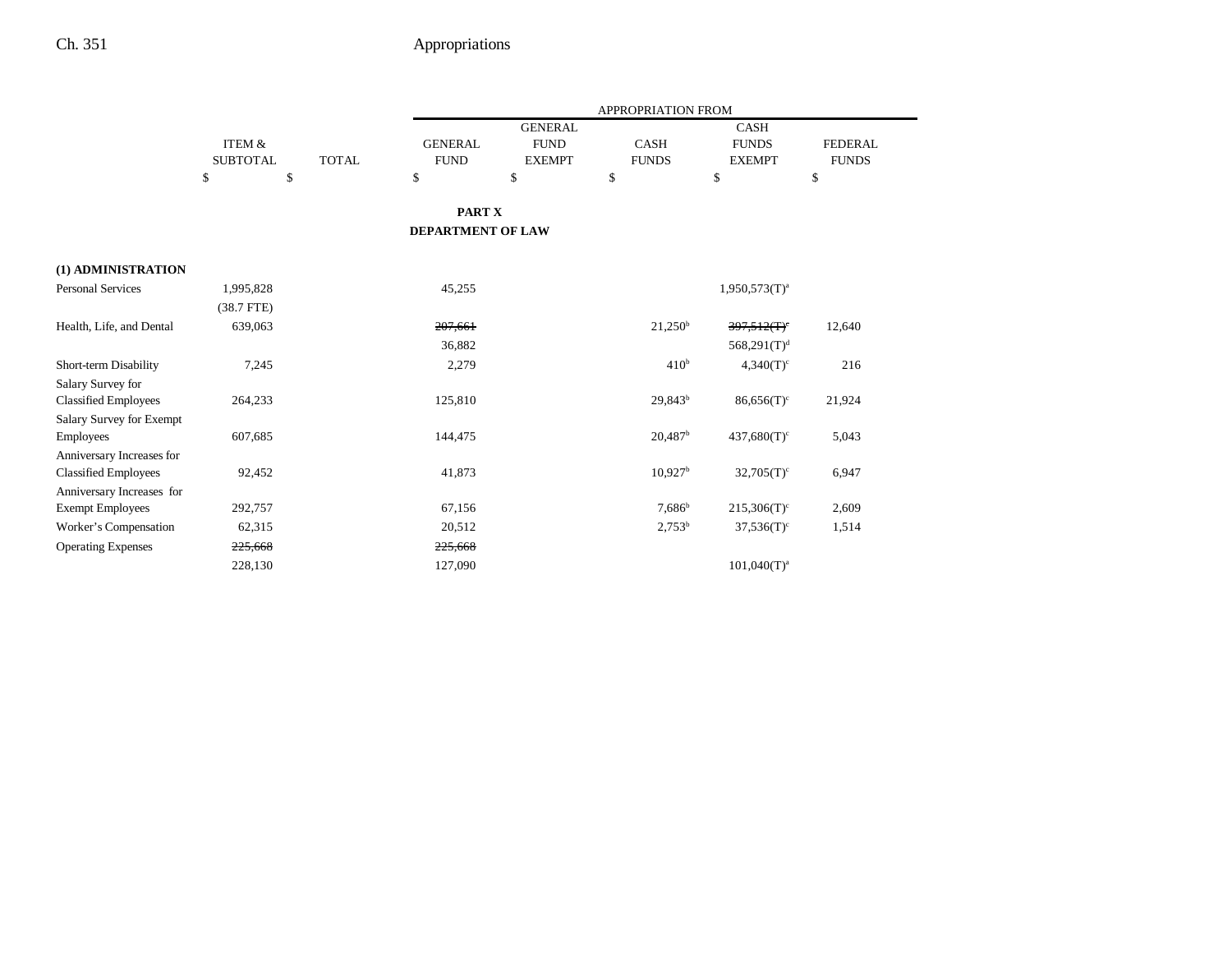| Purchase of Services from     |         |           |         |                  |                           |        |
|-------------------------------|---------|-----------|---------|------------------|---------------------------|--------|
| Computer Center               | 35,000  |           | 35,000  |                  |                           |        |
| Payment to Risk               |         |           |         |                  |                           |        |
| Management and Property       |         |           |         |                  |                           |        |
| Funds                         | 38,831  |           | 38,831  |                  |                           |        |
| Vehicle Lease Payments        | 56,173  |           | 22,683  |                  | $30,101(T)^c$             | 3,389  |
| <b>ADP</b> Capital Outlay     | 130,490 |           | 130,490 |                  |                           |        |
|                               | 44,908  |           | 44,908  |                  |                           |        |
| <b>Information Technology</b> |         |           |         |                  |                           |        |
| <b>Asset Maintenance</b>      | 233,320 |           | 76,800  | $7,560^{\rm b}$  | $143,290(T)^c$            | 5,670  |
| <b>Leased Space</b>           | 78,210  |           | 35,194  |                  |                           | 43,016 |
|                               | 7,150   |           | 1,754   | 600 <sup>b</sup> | $4,572(T)^c$              | 224    |
| Capitol Complex Leased        |         |           |         |                  |                           |        |
| Space                         | 662,047 |           | 227,825 | $30,323^b$       | $403,899(T)$ <sup>c</sup> |        |
|                               | 695,441 |           | 242,851 |                  |                           | 18,368 |
| <b>Attorney General</b>       |         |           |         |                  |                           |        |
| Discretionary Fund            | 5,000   |           | 5,000   |                  |                           |        |
|                               |         | 5,426,317 |         |                  |                           |        |
|                               |         | 5,305,531 |         |                  |                           |        |
|                               |         |           |         |                  |                           |        |

<sup>a</sup> This amount THESE AMOUNTS shall be from indirect cost recoveries.

 $^{\rm b}$  These amounts shall be from various sources of cash funds within the department.

 $\,^{\mathrm{c}}$  These amounts shall be from various sources of cash funds exempt within the department.

 $^{\rm d}$  OF THIS AMOUNT, \$397,512 SHALL BE FROM VARIOUS SOURCES OF CASH FUNDS EXEMPT WITHIN THE DEPARTMENT AND \$170,779 SHALL BE FROM INDIRECT COST RECOVERIES.

### **(2) GENERAL ENFORCEMENT AND APPELLATE SECTIONS146**

| <b>Personal Services</b> | <del>3,518,593</del> | 3,427,702 | $18.926^{\circ}$ | $71,965^{\circ}$ |
|--------------------------|----------------------|-----------|------------------|------------------|
|                          |                      |           |                  |                  |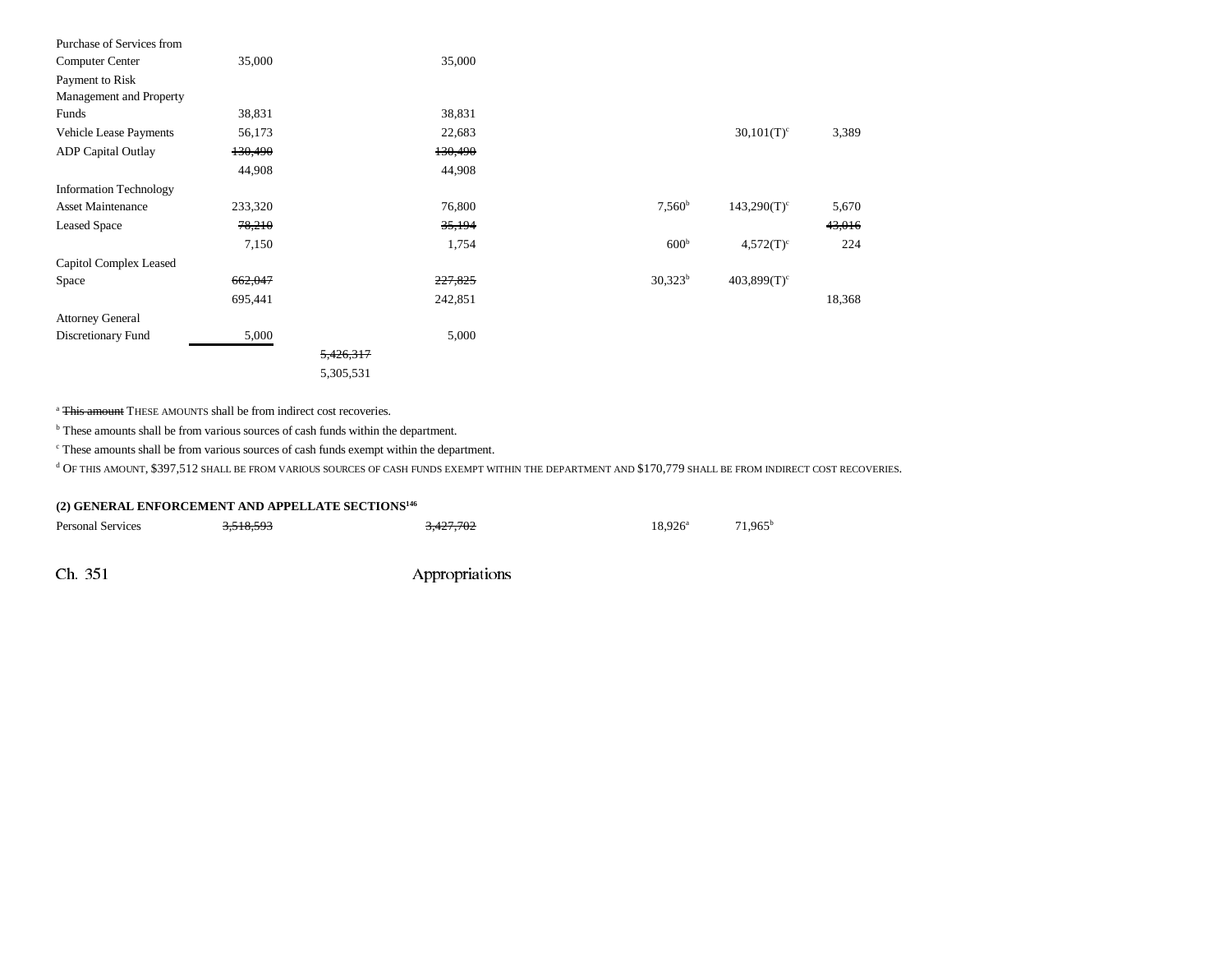|                                             |                           |              |                               |                                                | APPROPRIATION FROM   |                                              |                                |
|---------------------------------------------|---------------------------|--------------|-------------------------------|------------------------------------------------|----------------------|----------------------------------------------|--------------------------------|
|                                             | ITEM &<br><b>SUBTOTAL</b> | <b>TOTAL</b> | <b>GENERAL</b><br><b>FUND</b> | <b>GENERAL</b><br><b>FUND</b><br><b>EXEMPT</b> | CASH<br><b>FUNDS</b> | <b>CASH</b><br><b>FUNDS</b><br><b>EXEMPT</b> | <b>FEDERAL</b><br><b>FUNDS</b> |
|                                             | \$                        | \$           | \$                            | $\mathbb{S}$                                   | \$                   | \$                                           | \$                             |
|                                             |                           |              |                               |                                                |                      |                                              |                                |
|                                             | 3,353,343                 |              | 3,262,452                     |                                                |                      |                                              |                                |
|                                             | $(57.3$ FTE)              |              |                               |                                                |                      |                                              |                                |
| Appellate Contract<br>Purchases             | 132,104                   |              | 132,104                       |                                                |                      |                                              |                                |
| <b>Operating Expenses</b>                   | 172,171                   |              | 157,892                       |                                                | $1,482^{\rm a}$      | $12,797$ <sup>b</sup>                        |                                |
|                                             | 201,517                   |              | 187,126                       |                                                |                      | 12,909 <sup>b</sup>                          |                                |
|                                             |                           |              |                               |                                                | 800 <sup>a</sup>     |                                              |                                |
| Litigation Expenses                         | 29,292                    |              | 28,492                        |                                                |                      |                                              |                                |
| <b>Consultant Expenses</b>                  | 200,000                   |              | 200,000                       |                                                |                      |                                              |                                |
|                                             | 150,000                   |              | 150,000                       |                                                |                      |                                              |                                |
| <b>Consumer Protection</b><br>Recovery Fund | 49,500                    |              |                               |                                                |                      | 49,500 <sup>b</sup>                          |                                |
| <b>Capital Crimes Prosecution</b>           |                           |              |                               |                                                |                      |                                              |                                |
| $Unit^{147, 148}$                           | 373,321                   |              | 373,321                       |                                                |                      |                                              |                                |
|                                             |                           |              | $(5.0$ FTE)                   |                                                |                      |                                              |                                |
| Victims Assistance                          | 64,889                    |              |                               |                                                |                      | $64,889(T)^c$                                |                                |
|                                             |                           |              |                               |                                                |                      | $(1.0$ FTE)                                  |                                |
| <b>Indirect Cost Assessment</b>             | 22,991                    |              |                               |                                                | 4,598 <sup>a</sup>   | $18,393^b$                                   |                                |
|                                             |                           | 4,562,861    |                               |                                                |                      |                                              |                                |
|                                             |                           | 4,376,957    |                               |                                                |                      |                                              |                                |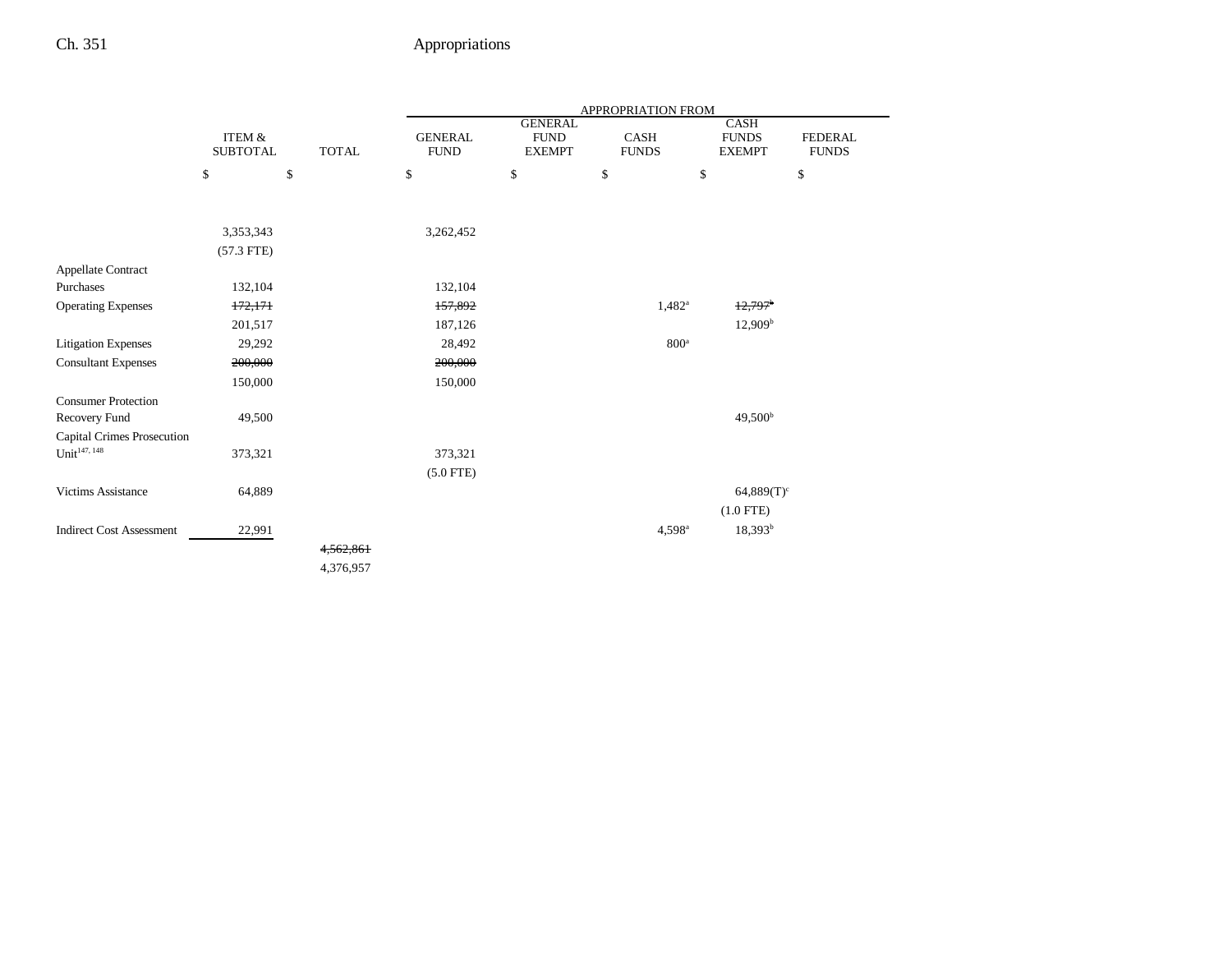<sup>a</sup> These amounts shall be from the Manufactured Home Fund created pursuant to Section 6-1-603(4), C.R.S.

b These amounts shall be from court-awarded settlements.

c This amount shall be from the Department of Public Safety, Division of Criminal Justice, Victims Assistance and Law Enforcement Fund.

### **(3) LEGAL SERVICES TO STATE AGENCIES149, 150**

| <b>Personal Services</b>        | 11,273,526       |            |  |                      |                     |
|---------------------------------|------------------|------------|--|----------------------|---------------------|
|                                 | 11,123,526       |            |  |                      |                     |
|                                 | $(172.9$ FTE $)$ |            |  |                      |                     |
|                                 | (173.4 FTE)      |            |  |                      |                     |
| <b>Operating Expenses</b>       | 480,215          |            |  |                      |                     |
|                                 | 490,273          |            |  |                      |                     |
| <b>Litigation Expenses</b>      | 115,129          |            |  |                      |                     |
| <b>Indirect Cost Assessment</b> | 1,579,987        |            |  |                      |                     |
|                                 | 1,851,806        |            |  |                      |                     |
|                                 |                  | 13,448,857 |  | $95,000^{\circ}$     | $13.353.857(T)^{b}$ |
|                                 |                  | 13,580,734 |  | 145,229 <sup>a</sup> | $13,435,505(T)^{b}$ |

<sup>a</sup> This amount shall include funds from the Public Employees' Retirement Association, the State Lottery Division in the Department of Revenue, the Correctional Industries Subprogram in the Department of Corrections, the Colorado Student Loan Program in the Department of Higher Education, THE COLORADO STUDENT OBLIGATION BONDING AUTHORITY, Nursing Homes in the Department of Human Services, and Auraria Higher Education Center Enterprises.

b This amount shall be from various sources of funds appropriated for legal services to state agencies.

#### **(4) SPECIAL PURPOSE**

| Collection Agency    |         |             |
|----------------------|---------|-------------|
| Board <sup>146</sup> | 151.186 | $151.186^a$ |
|                      |         | $(2.5$ FTE) |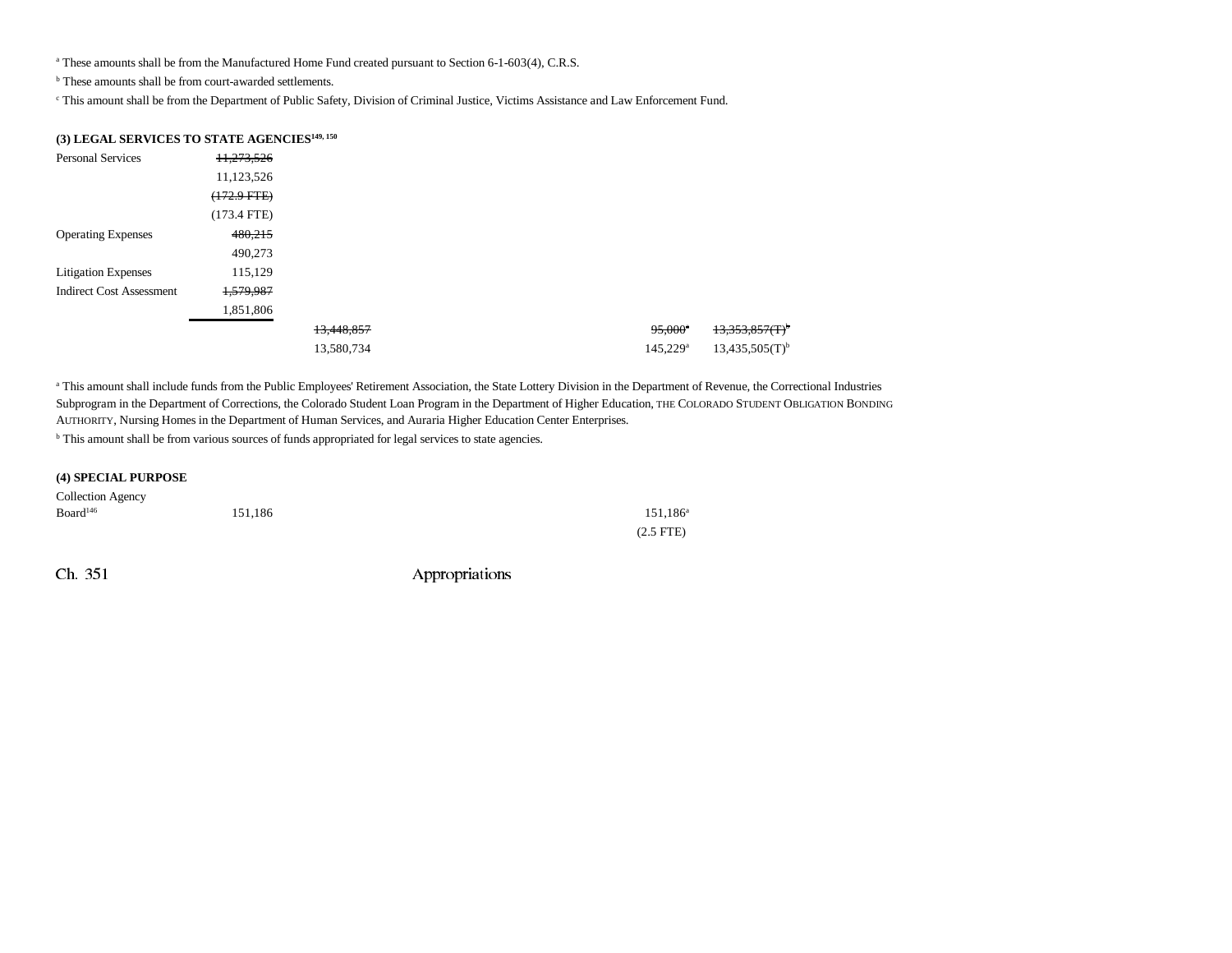|                                     |                                      |              |                               |                                                | APPROPRIATION FROM     |                                              |                                |
|-------------------------------------|--------------------------------------|--------------|-------------------------------|------------------------------------------------|------------------------|----------------------------------------------|--------------------------------|
|                                     | <b>ITEM &amp;</b><br><b>SUBTOTAL</b> | <b>TOTAL</b> | <b>GENERAL</b><br><b>FUND</b> | <b>GENERAL</b><br><b>FUND</b><br><b>EXEMPT</b> | CASH<br><b>FUNDS</b>   | <b>CASH</b><br><b>FUNDS</b><br><b>EXEMPT</b> | <b>FEDERAL</b><br><b>FUNDS</b> |
|                                     | \$                                   | \$           | \$                            | \$                                             | \$                     | \$                                           | \$                             |
|                                     |                                      |              |                               |                                                |                        |                                              |                                |
| Uniform Consumer Credit             |                                      |              |                               |                                                |                        |                                              |                                |
| Code                                | 580,379                              |              |                               |                                                | $490,457$ <sup>b</sup> | 89,922 <sup>c</sup>                          |                                |
|                                     |                                      |              |                               |                                                | $(6.5$ FTE)            | $(2.0$ FTE)                                  |                                |
| Medicaid Fraud Grant <sup>151</sup> | 901,480                              |              | 223,370(M)                    |                                                |                        | $2,000$ <sup>d</sup>                         | 676,110                        |
|                                     | $(11.0$ FTE)                         |              |                               |                                                |                        |                                              |                                |
| Office of Consumer                  |                                      |              |                               |                                                |                        |                                              |                                |
| Counsel                             | 295,662                              |              |                               |                                                | $295,662^e$            |                                              |                                |
|                                     |                                      |              |                               |                                                | $(4.0$ FTE)            |                                              |                                |
| <b>District Attorneys' Salaries</b> | 1,307,733                            |              | 1,307,733                     |                                                |                        |                                              |                                |
| Legal Services for Risk             |                                      |              |                               |                                                |                        |                                              |                                |
| <b>Management Division</b>          | 1,418,592                            |              |                               |                                                |                        | 1,418,592(T)                                 |                                |
|                                     | 1,419,532                            |              |                               |                                                |                        | $1,419,532(T)$ <sup>f</sup>                  |                                |
|                                     |                                      |              |                               |                                                |                        | $(19.0$ FTE)                                 |                                |
| Comprehensive                       |                                      |              |                               |                                                |                        |                                              |                                |
| Environmental Response,             |                                      |              |                               |                                                |                        |                                              |                                |
| Compensation and                    |                                      |              |                               |                                                |                        |                                              |                                |
| <b>Liability Act</b>                | 885,152                              |              | 744,222                       |                                                |                        | $140,930(T)^{g}$                             |                                |
|                                     | 885,726                              |              | 744,796                       |                                                |                        |                                              |                                |
|                                     | $(12.7$ FTE)                         |              |                               |                                                |                        |                                              |                                |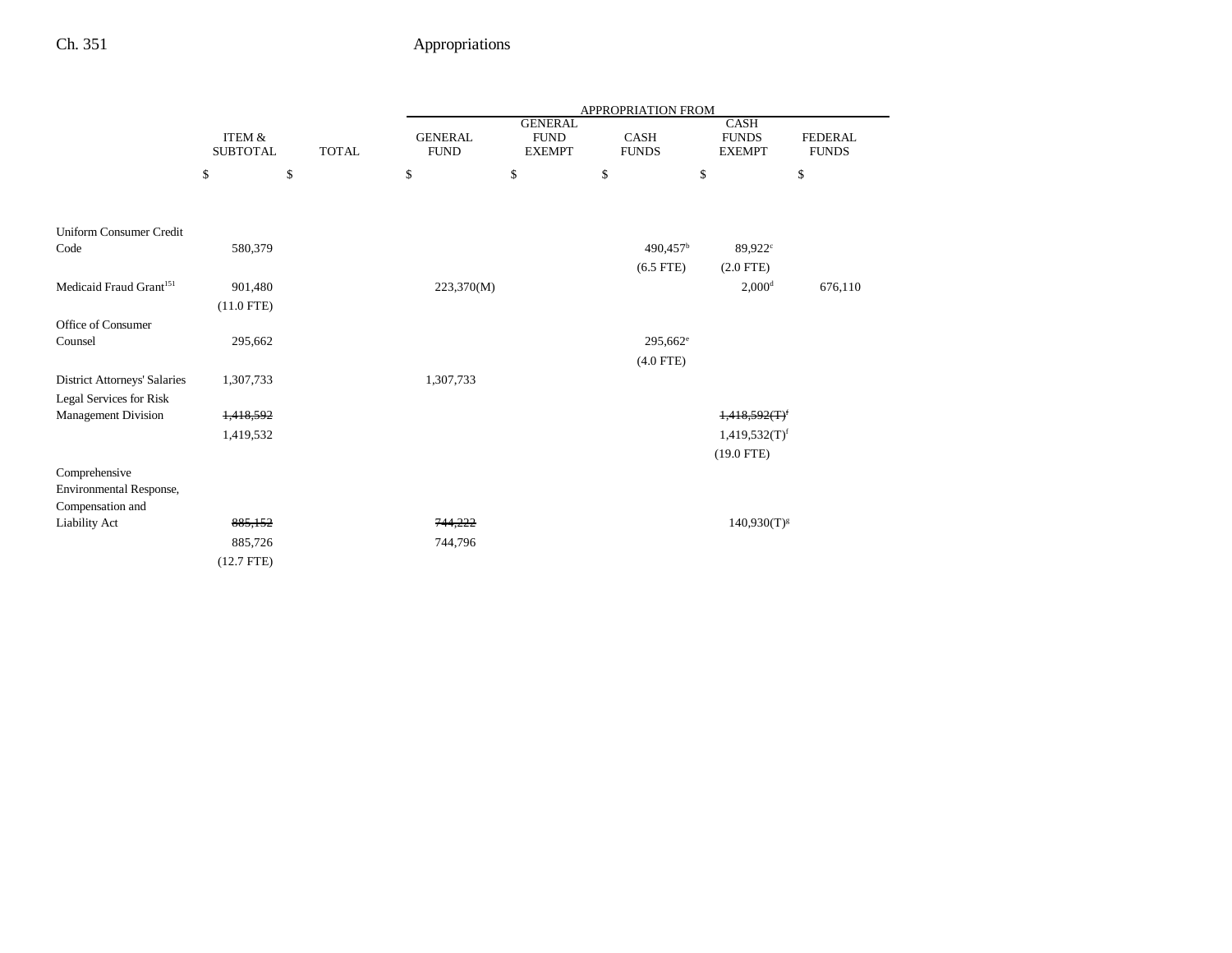| Comprehensive                          |             |                |                      |                |
|----------------------------------------|-------------|----------------|----------------------|----------------|
| Environmental Response,                |             |                |                      |                |
| Compensation and                       |             |                |                      |                |
| Liability Act Contracts <sup>152</sup> | 642,074     | 642,074        |                      |                |
| Workers' Compensation                  |             |                |                      |                |
| Fraud                                  | 153,565     |                | $153,565^h$          |                |
|                                        |             |                | $(2.0$ FTE)          |                |
| Supreme Court Litigation               | 302,084     | 302,084        |                      |                |
| <b>Police Officers Standards</b>       |             |                |                      |                |
| and Training Board                     |             |                |                      |                |
| Support                                | 243,392     | 87,480         | 154,912 <sup>i</sup> | $1,000^{j}$    |
|                                        | $(4.0$ FTE) |                |                      |                |
| <b>Litigation Management</b>           |             |                |                      |                |
| Fund <sup>153</sup>                    | 300,000     | 300,000        |                      |                |
| <b>Securities Fraud</b>                | 278,265     |                |                      | $278,265(T)^k$ |
|                                        |             |                |                      | $(3.5$ FTE)    |
| <b>Insurance Fraud</b>                 | 198,734     |                |                      | $198,734(T)^1$ |
|                                        |             |                |                      | $(2.5$ FTE)    |
| <b>School Finance Litigation</b>       | 100,000     | 100,000        |                      |                |
| <b>Parental Notification Act</b>       |             |                |                      |                |
| Litigation                             | 123,053     | 123,053        |                      |                |
|                                        | 25,000      | 25,000         |                      |                |
| Cumbres & Toltec                       |             |                |                      |                |
| <b>Operator</b> Litigation             | 38,625      |                |                      | $38,625(T)^m$  |
|                                        | 35,625      |                |                      | $35,625(T)^m$  |
| <b>Trinidad Correctional</b>           |             |                |                      |                |
| <b>Facility Construction</b>           |             |                |                      |                |
| Litigation                             | 466,200     |                |                      | $466,200(T)^n$ |
| Ch 351                                 |             | Appropriations |                      |                |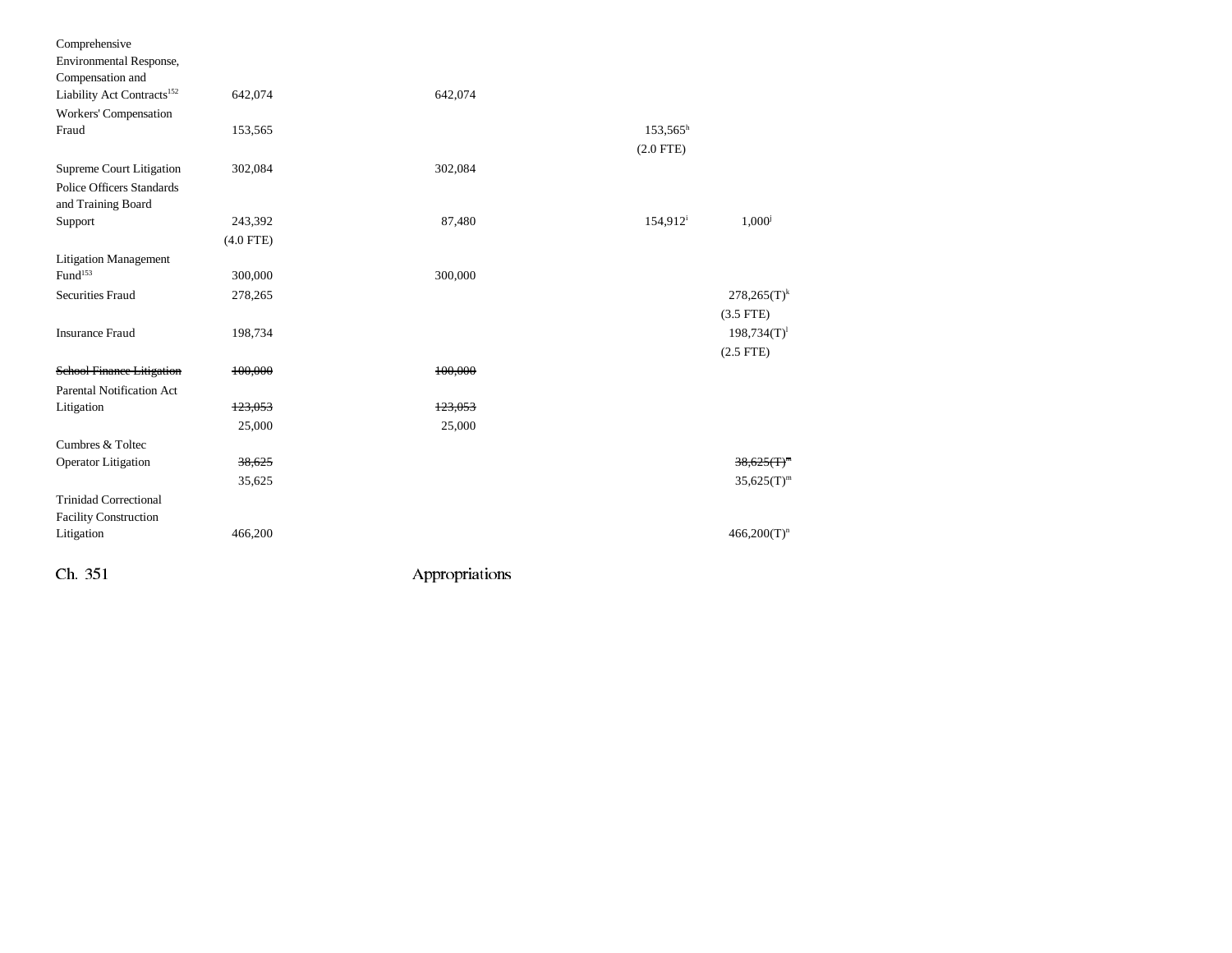|                                 |                           |                        |                               |                                                | <b>APPROPRIATION FROM</b>   |                                              |                                |
|---------------------------------|---------------------------|------------------------|-------------------------------|------------------------------------------------|-----------------------------|----------------------------------------------|--------------------------------|
|                                 | ITEM &<br><b>SUBTOTAL</b> | TOTAL                  | <b>GENERAL</b><br><b>FUND</b> | <b>GENERAL</b><br><b>FUND</b><br><b>EXEMPT</b> | <b>CASH</b><br><b>FUNDS</b> | <b>CASH</b><br><b>FUNDS</b><br><b>EXEMPT</b> | <b>FEDERAL</b><br><b>FUNDS</b> |
|                                 | Φ                         | \$                     | \$                            | \$                                             | \$                          | \$                                           | ъ                              |
| <b>Indirect Cost Assessment</b> | 397,296                   | 8,783,472<br>8,583,933 |                               |                                                | 137,950°                    | 259,346 <sup>p</sup>                         |                                |

<sup>a</sup> This amount shall be from the Collection Agency Board Fund created pursuant to Section 12-14-136, C.R.S..

b This amount shall be from the Uniform Consumer Credit Code Fund created pursuant to Section 5-6-204, C.R.S.

c This amount shall be from reserves in the Uniform Consumer Credit Code Fund created pursuant to Section 5-6-204, C.R.S.

d This amount shall be from court-awarded settlements.

e This amount shall be from the Public Utilities Commission Fixed Utilities Fund created pursuant to Section 40-2-114, C.R.S.

f This amount shall be from the Risk Management Fund created pursuant to Section 24-30-1510, C.R.S.

<sup>g</sup> This amount shall be from the Department of Public Health and Environment.

h This amount shall be from the State Compensation Insurance Authority.

i This amount shall be from the Peace Officers Standards and Training Board Cash Fund created pursuant to Section 24-31-303 (2)(a)(II)(b), C.R.S.

j This amount shall be from reserves in the Peace Officers Standards and Training Board Cash Fund created pursuant to Section 24-31-303 (2)(a)(II)(b), C.R.S.

k This amount shall be from the Department of Regulatory Agencies, Division of Securities.

<sup>1</sup> This amount shall be from the Department of Regulatory Agencies, Division of Insurance Cash Fund.

m This amount shall be from the Cumbres and Toltec Scenic Railroad Commission.

n This amount shall be from the Department of Corrections.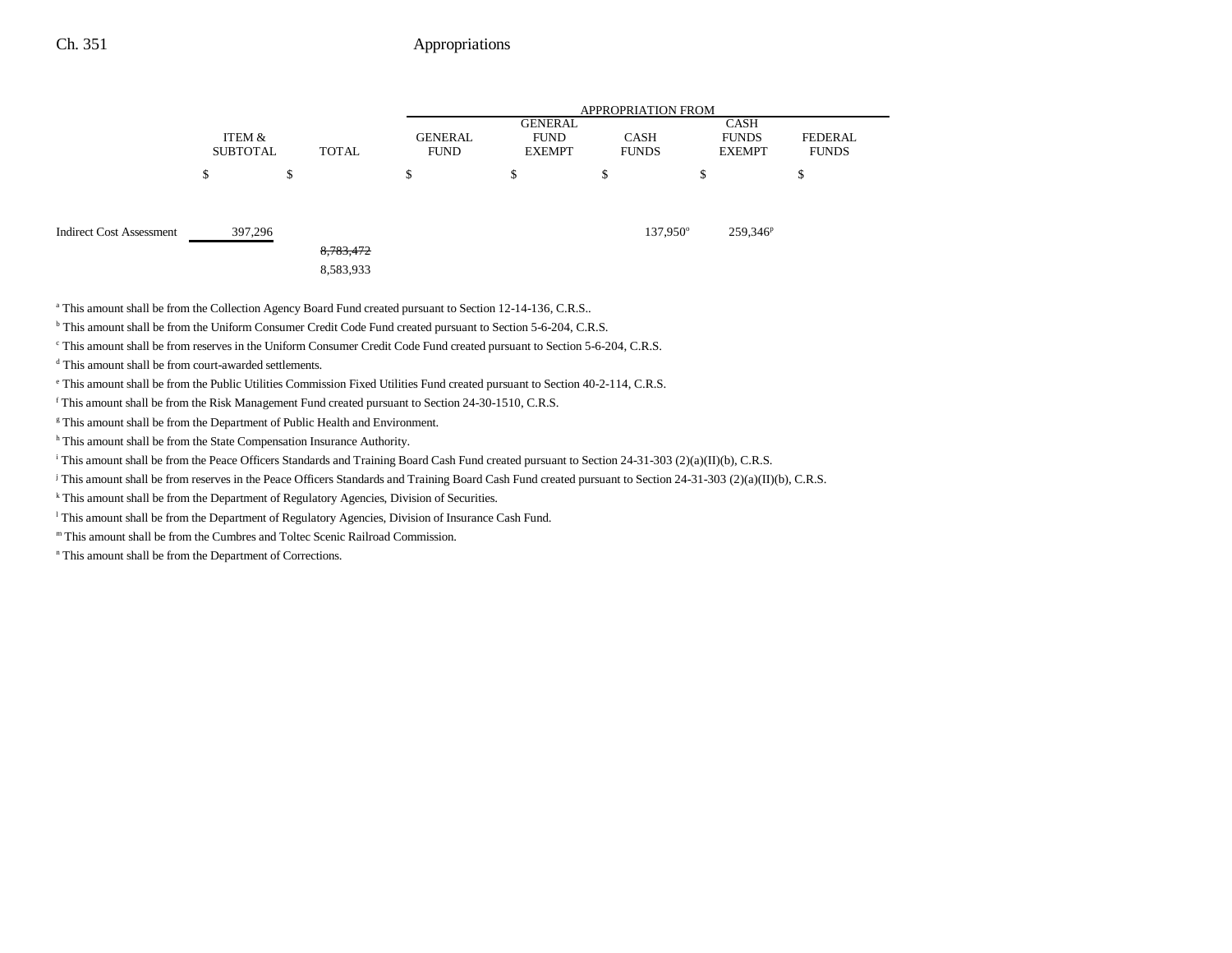o Of this amount, \$22,992 shall be from the Collection Agency Board Fund, \$59,778 shall be from the Uniform Consumer Credit Code Fund, \$36,787 shall be from the Public Utilities Commission Fixed Utilities Fund, and \$18,393 shall be from the State Compensation Insurance Authority.

p Of this amount, \$18,393 shall be from reserves in the Uniform Consumer Credit Code Fund, \$174,737(T) shall be from the Risk Management Fund, \$11,036(T) shall be from the Department of Public Health and Environment, \$32,188(T) shall be from the Department of Regulatory Agencies, Division of Securities, and \$22,992(T) shall be from the Department of Regulatory Agencies, Division of Insurance.

#### **TOTALS PART X**

| $(LAW)^{5,6}$ | \$32,221,507 | \$9,602,039 | <del>\$1,635,777</del> | \$20,204,613"                           | \$779,078 |
|---------------|--------------|-------------|------------------------|-----------------------------------------|-----------|
|               | \$31,847,155 | \$8,845,191 |                        | $$1,686,606$ $$20,560,704$ <sup>a</sup> | \$754,654 |

<sup>a</sup> Of this amount,  $$19,940,643$  \$20,296,622 contains a (T) notation.

**FOOTNOTES** -- The following statements are referenced to the numbered footnotes throughout section 2.

- 5 (Governor lined through this provision. See L. 2000, p. 2752.)
- 6 All Departments, Totals -- The General Assembly requests that copies of all reports requested in other footnotes contained in this act be delivered to the Joint Budget Committee and the majority and minority leadership in each house of the General Assembly. Each principal department of the state shall produce its rules in an electronic format that is suitable for public access through electronic means. Such rules in such format shall be submitted to the Office of Legislative Legal Services for publishing on the Internet. It is the intent of the General Assembly that this be done within existing resources.
- 146 Department of Law, General Enforcement and Appellate Sections; and Special Purpose, Collection Agency Board -- The General Assembly anticipates that, as a result of funds in FY 1995-96 for an automated phone system or answering service, the Consumer Protection Unit of the General Enforcement and Appellate Section and the Collection Agency Board will be able to demonstrate a decrease in the average time to respond to complaints and an increase in the number of complaints resolved and enforcement actions.
- 147 Department of Law, General Enforcement and Appellate Sections, Capital Crimes Prosecution Unit -- The Department is requested to report to the General Assembly, no later than October 15, 2000, on both the dollars and the FTE utilized by the district attorneys in prosecuting death penalty cases in FY 1999-2000. In addition, the Department is requested to report no later than October 15, 2000, on the dollars and FTE utilized within the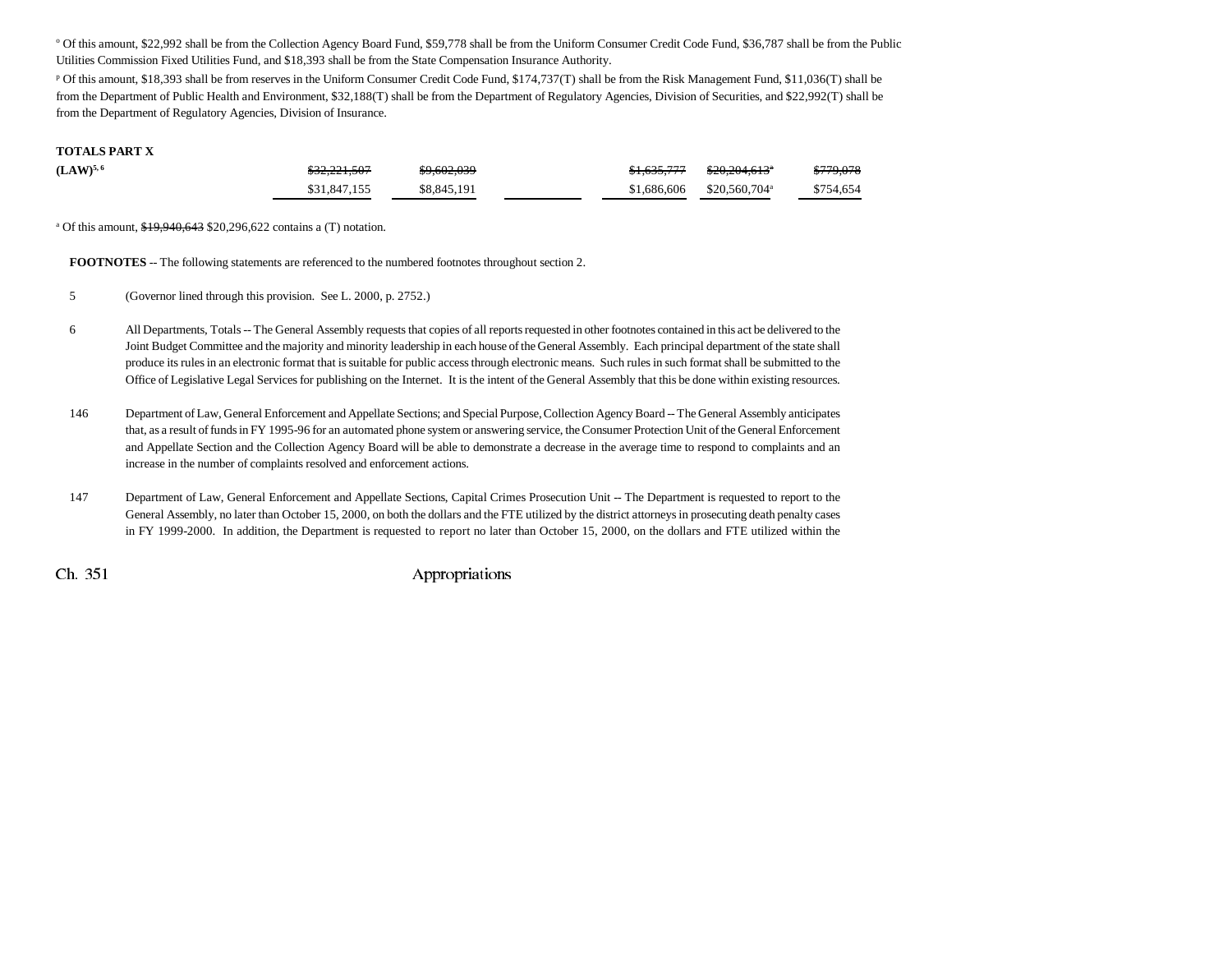|                 |              |                |                | APPROPRIATION FROM |               |              |
|-----------------|--------------|----------------|----------------|--------------------|---------------|--------------|
|                 |              |                | <b>GENERAL</b> |                    | CASH          |              |
| ITEM &          |              | <b>GENERAL</b> | <b>FUND</b>    | CASH               | <b>FUNDS</b>  | FEDERAL      |
| <b>SUBTOTAL</b> | <b>TOTAL</b> | <b>FUND</b>    | <b>EXEMPT</b>  | <b>FUNDS</b>       | <b>EXEMPT</b> | <b>FUNDS</b> |
|                 |              |                |                |                    |               |              |

Department in assisting district attorneys in such death penalty cases in FY 1999-2000.

- 148 Department of Law, General Enforcement and Appellate Sections, Capital Crimes Prosecution Unit -- The Department is requested to report to the Joint Budget Committee, no later than October 15, 2000, on the allocation of Unit resources in FY 1999-2000. The report should itemize the number of hours and dollars dedicated to all aspects of the Unit's work, including researching and drafting, case investigation, and appearances in court. The report should also include information about the number of motions filed by the Department, as well as the number of motions responded to by the Department, in death penalty cases. The information requested should be provided for all Department units involved in prosecuting death penalty cases, including the Capital Crimes Unit and the Appellate Section.
- 149 Department of Law, Legal Services to State Agencies -- In making this appropriation, it is the intent of the General Assembly that hourly billing rates charged by the Department for legal services to state agencies not exceed \$58.03 per hour for attorneys and \$45.10 per hour for paralegals, for an average rate of \$55.81.
- 150 Department of Law, Legal Services to State Agencies -- Funds received by the Department for the provision of legal services shall be expended only if appropriated by the General Assembly.
- 151 Department of Law, Special Purpose, Medicaid Fraud Grant -- It is the intent of the General Assembly that all efforts be made to eliminate fraud and abuse occurring within the Colorado Medicaid program. To this end, the General Assembly requests that the Department of Law's Medicaid Fraud Control Unit produce a progress report on the Department's efforts to reduce Medicaid fraud and abuse in Colorado. The report should include: (1) estimates on the total amount of Medicaid fraud and abuse in Colorado; (2) an itemized list of total fines, costs, and restitutions recovered, on a case-bycase basis, attributable to the Medicaid Fraud Control Unit's efforts; (3) an analysis of the time and cost associated with each Medicaid fraud or abuse